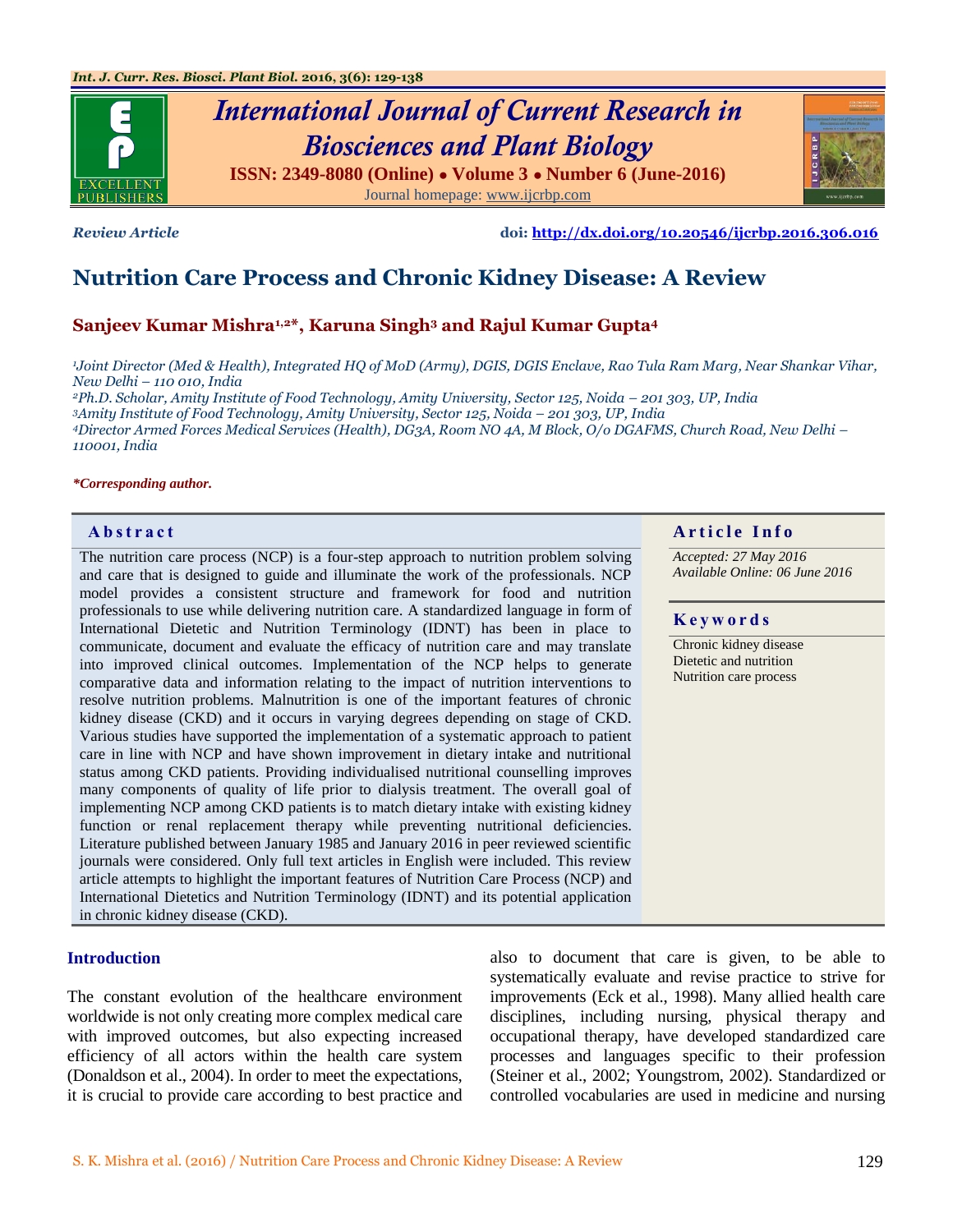to describe diagnosis and treatment for those within and outside the medical profession. Examples of controlled vocabularies familiar to dieticians include the Common Procedure Terminology (CPT) and the International Classification of Diseases (ICD) terminologies developed for use by physicians. The establishment and implementation of a standardized Nutrition Care Process (NCP) and Model were identified as priority actions for the profession for meeting goals of the American Dietetic Association (ADA) Strategic Plan to "Increase demand and utilization of services provided by members and empower members to compete successfully in a rapidly changing environment" (Lacey et al., 2003).

Providing high-quality nutrition care means doing the right thing at the right time, in the right way, for the right person and achieving the best possible results. Quality improvement literature shows that, when a standardized process is implemented, less variation and more predictability in terms of outcomes occur. When providers of care, no matter their location, use a process consistently, comparable outcomes data can be generated to demonstrate value. A standardized Nutrition Care Process effectively promotes the dietetics professional as the unique provider of nutrition care when it is consistently used as a systematic method to think critically and make decisions to provide safe and effective nutrition care (Shojania et al., 2001).

Chronic kidney disease (CKD) has become major public health problem worldwide. Malnutrition is an important feature of CKD. Malnutrition occurs in varying degrees depending on the stages of CKD (Kopple et al., 1989). Malnutrition is seen in patients on haemodialysis (Hakim and Levin, 1993) as well as in those on peritoneal dialysis (Fein et al., 2003). Many studies have shown that malnutrition is associated with increased mortality (Marcen et al., 1997). Protein energy malnutrition is usually an important component of Protein Energy Wasting (PEW) (Fouque et al., 2008). When CKD reaches stages 4 and 5, a decline in protein and energy intakes is often accompanied by worsening protein energy status (Kopple et al., 2000). Nutritional and metabolic derangements are common in CKD and play a major role in affecting clinical outcome in patients (Kopple, 1994). The NCP is a necessary tool for assessing and monitoring nutritional status in the current clinical practice (Ruperto, 2014).

This review article attempts to highlight the important features of Nutrition Care Process (NCP) and International Dietetics and Nutrition Terminology

(IDNT) and its potential application and implementation in chronic kidney disease.

### **Nutrition Care Process and Model (NCPM)**

Nutrition Care Process is defined as "a systematic problem-solving method that dietetics professionals use to critically think and make decisions to address nutrition related problems and provide safe and effective quality nutrition care" (Lacey et al., 2003). The NCPM provides a consistent structure and framework for food and nutrition professionals to use when delivering nutrition care and is designed for use with patients, clients, groups and communities of all ages in conditions of health or disease (Myers, 2008).

### **Nutrition Care Model**

The Nutrition Care Model is a visual representation that reflects key concepts of each step of the Nutrition Care Process and illustrates the greater context within which the Nutrition Care Process is conducted (Lacey et al., 2003). An illustration of the model is described below in Fig. 1. The model comprises of:

(a) **Central core**: Relationship between patient / client / group and dietetics professional.

(b) **Inner ring:** Four steps of the nutrition care process are in the inner ring.

(c) **Middle ring**: Strengths and abilities that dietetics professionals bring to the process (dietetics knowledge, skills, and competencies; critical thinking, collaboration and communication; evidence-based practice, and Code of Ethics) (Gates, 2003). The middle ring identifies abilities of dietetics professionals that are applicable to the Nutrition Care Process. These include the unique dietetics knowledge, skill and competencies that dietetics professionals bring to the process, in addition to a welldeveloped capability for critical thinking, collaboration, and communication (Lacey et al., 2003).

(d) **Outer ring**: The outer ring identifies some of the environmental factors such as practice settings, health care systems, social systems and economics which impact the ability of the patient/ client/group to receive and benefit from the interventions nutrition care. It is essential that dietetics professionals assess these factors and be able to evaluate the degree to which they may be either a positive or negative influence on the outcomes of care (Lacey et al., 2003).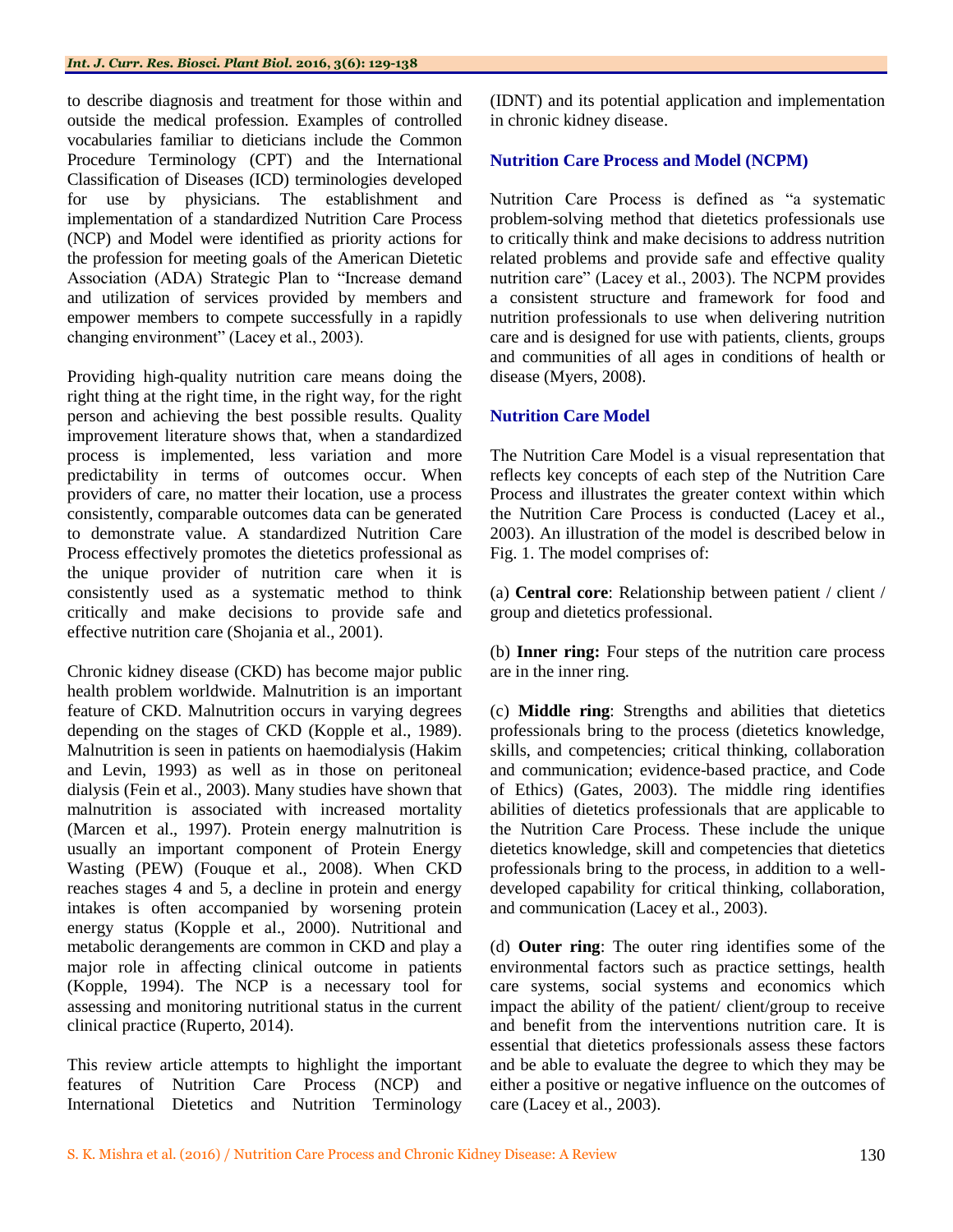

 **Fig. 1:** The four distinct but interrelated and connected steps of the Nutrition Care Process and Model.

#### e) **Supporting systems**:

*(i) Screening and referral system as access to nutrition care:* Nutrition screening is a supportive system and not a step within the Nutrition Care Process (NCP). Screening is an identification step that is outside the actual "care" and provides access to the NCP. The NCP depends on an effective screening and/or referral process that identifies clients who would benefit from nutrition care (Houston et al., 1998).

*(ii) Outcomes management system:* An outcomes management system evaluates the effectiveness and efficiency of the entire NCP. Because outcomes management is a system's commitment to effective and efficient care, it is depicted outside of the NCP. Outcomes management links care processes and resource utilization with outcomes (Lacey et al., 2003).

#### **Components of NCP**

The NCP consists of four distinct but interrelated and connected steps (Lacey et al., 2003). They are:

- (a) Nutrition assessment
- (b) Nutrition diagnosis
- (c) Nutrition intervention
- (d) Nutrition monitoring and evaluation

#### **Nutrition assessment**

Nutrition assessment is the first step in the process and is a method for obtaining, verifying, and interpreting data that is needed to identify a nutrition-related problem. From the nutrition assessment data, the practitioner is able to determine whether a nutrition diagnosis/problem exists. This step is used throughout each cycle of the nutrition care process and is a dynamic process that develops throughout the nutrition care process. For example, a dietetics practitioner may be in the middle of the nutrition education intervention when the client provides a new piece of information that may cause a modification of the nutrition diagnosis, PES statement, or even the nutrition intervention (Lacey et al., 2003).

#### **Nutrition diagnosis**

Nutrition diagnosis is the critical link in the nutrition care process between nutrition assessment and nutrition intervention. The purpose of a standardized nutrition diagnosis language is to consistently describe nutrition problems so that they are clear within and outside the profession. Nutrition interventions can then be clearly targeted to address either the aetiology or signs and symptoms of the specific nutrition diagnosis identified (Lacey et al., 2003). Using a standardized terminology for identifying the nutrition diagnosis will provide a clear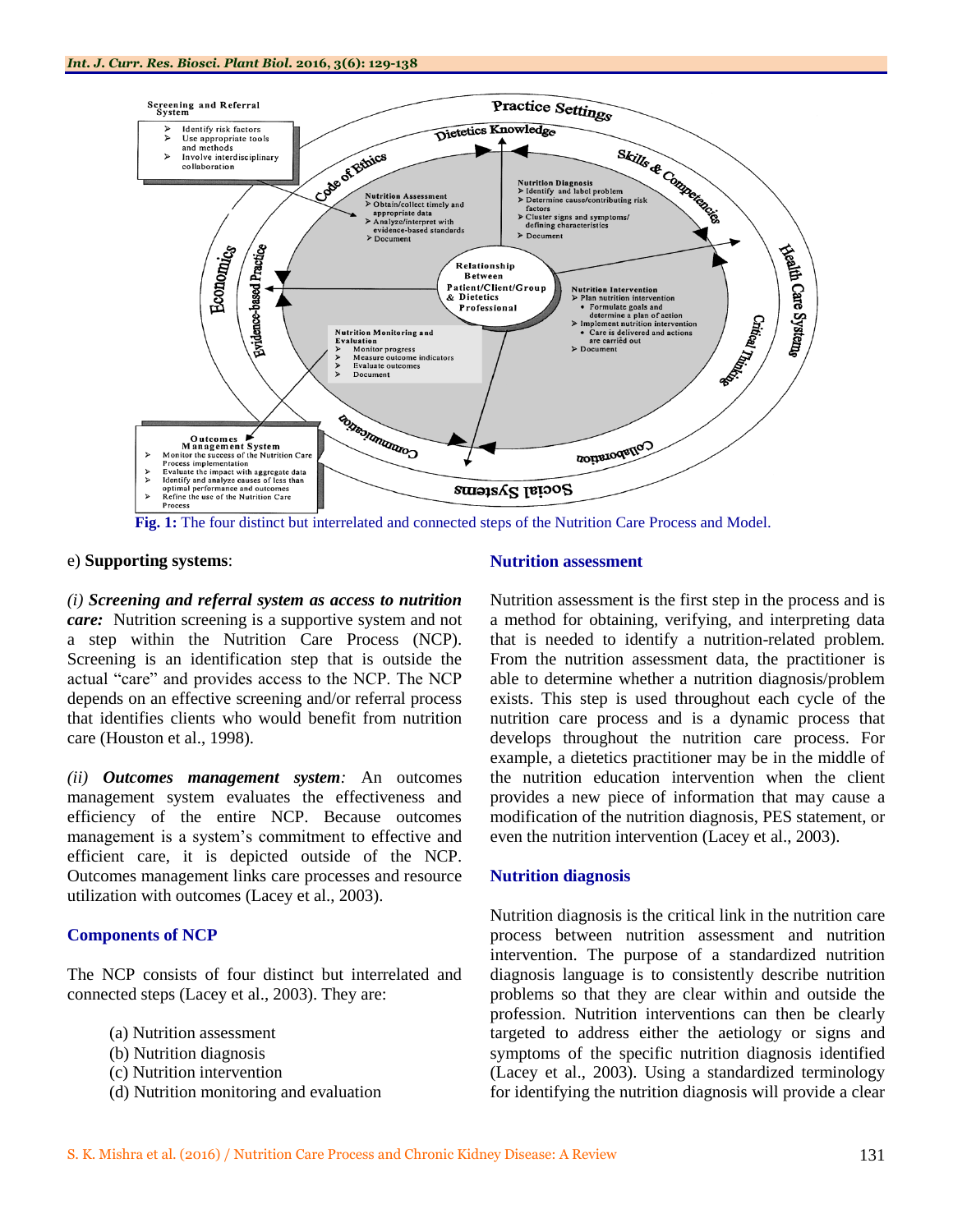method of communicating among dietetics professionals (Underbakke, 2006).

The 62 nutrition diagnoses have been given labels that are clustered into three domains: intake, clinical and behavioural-environmental. Each domain represents unique characteristics that contribute to nutritional health. Within each domain are classes and subclasses of nutrition diagnoses.

The **Intake domain** lists actual problems related to intake of energy, nutrients, fluids, or bioactive substances through oral diet, or nutrition support (enteral or parenteral nutrition).

The **Clinical domain** is nutritional findings identified as related to medical or physical conditions.

The **Behavioural-Environmental domain** includes nutritional findings identified that relate to knowledge, attitudes/beliefs, physical environment, access to food and food safety (ADA, 2007).

The nutrition diagnosis is summarized into a structured sentence named as nutrition diagnosis statement or PES. PES statement is composed of three distinct components: the problem (P), the aetiology (E) and the signs and symptoms (S). The practitioner obtains the aetiology and the signs and symptoms during the nutrition assessment phase of the nutrition care process. The nutrition diagnosis is derived from the synthesis of nutrition assessment data, and the wording is obtained from the nutrition diagnoses reference sheets. The generic format for the nutrition diagnosis statement is: Problem (P) related to aetiology (E) as evidenced by signs and symptoms (S) (Lacey et al., 2003).

#### **Nutrition intervention**

Nutrition intervention is defined as purposefully planned actions designed with the intent of changing a nutritionrelated behaviour, risk factor, environmental condition, or aspect of health status for an individual, target group or the community at large (Lacey et al., 2003). A dietetics professional works in conjunction with patients, other health care providers or agencies during the nutrition intervention phase (ADA, 2007).

#### **Nutrition monitoring and evaluation**

Monitoring specifically refers to the review and measurement of the patients' status at a scheduled follow-up point with regard to the nutrition diagnosis, intervention goals and outcomes, whereas Evaluation is the systematic comparison of current findings with previous status, intervention goals, or a reference standard. Monitoring and evaluation use selected outcome indicators that are relevant to the patient's defined needs, nutrition diagnosis and goals. The purpose of monitoring and evaluation is to determine the degree to which progress is being made and goals or desired outcomes of nutrition care are being met. Data from this step are used to create an outcomes management system (Lacey et al., 2003).

The four steps of NCP were finalized based on extensive review and evaluation of previous works describing nutrition care (Doenges and Moorhouse, 2012; Splett and Mayers, 2001; Lacey et al., 2002; Sandrick, 2002). Even though each step builds on the previous one, the process is not linear. The Nutrition Care Process cycles through the steps of assessment, diagnosis, intervention, and monitoring and evaluation. Nutrition care can involve one or more cycles and ends, ideally, when nutrition goals have been achieved (Lacey et al., 2003).

#### **International Dietetics and Nutrition Terminology (IDNT)**

Activities of dietetic professionals within the four steps of the Nutrition Care Process are described using the International Dietetics and Nutrition Terminology (IDNT) (ADA, 2011). The IDNT was conceived as a controlled vocabulary, defined by the National Library of Medicine as a system of terms, involving definitions, hierarchical structure and cross-references, used to index and retrieve a body of literature in a bibliographic, factual, or other database. Dieticians are familiar with standardized languages such as the International Classification of Diseases (ICD-10) and the Common Procedural Terms (CPT) that are used extensively in health systems management. The nursing, physical therapy, and occupational therapy professions have created controlled vocabularies or standardized languages that describe their unique functions (Carpenito, 2005; Ma et al., 2007). Some of these vocabularies contain nutrition terms, but none of the terms adequately describe the breadth and depth of activities unique to the profession of dietetics (Myers, 2008). The standardized terminology is an important component of the NCP, to ensure that the terms used by different dieticians have the same meaning, regardless of the situation or the setting (Charney, 2006). The Academy of Dietetics and Nutrition hosted an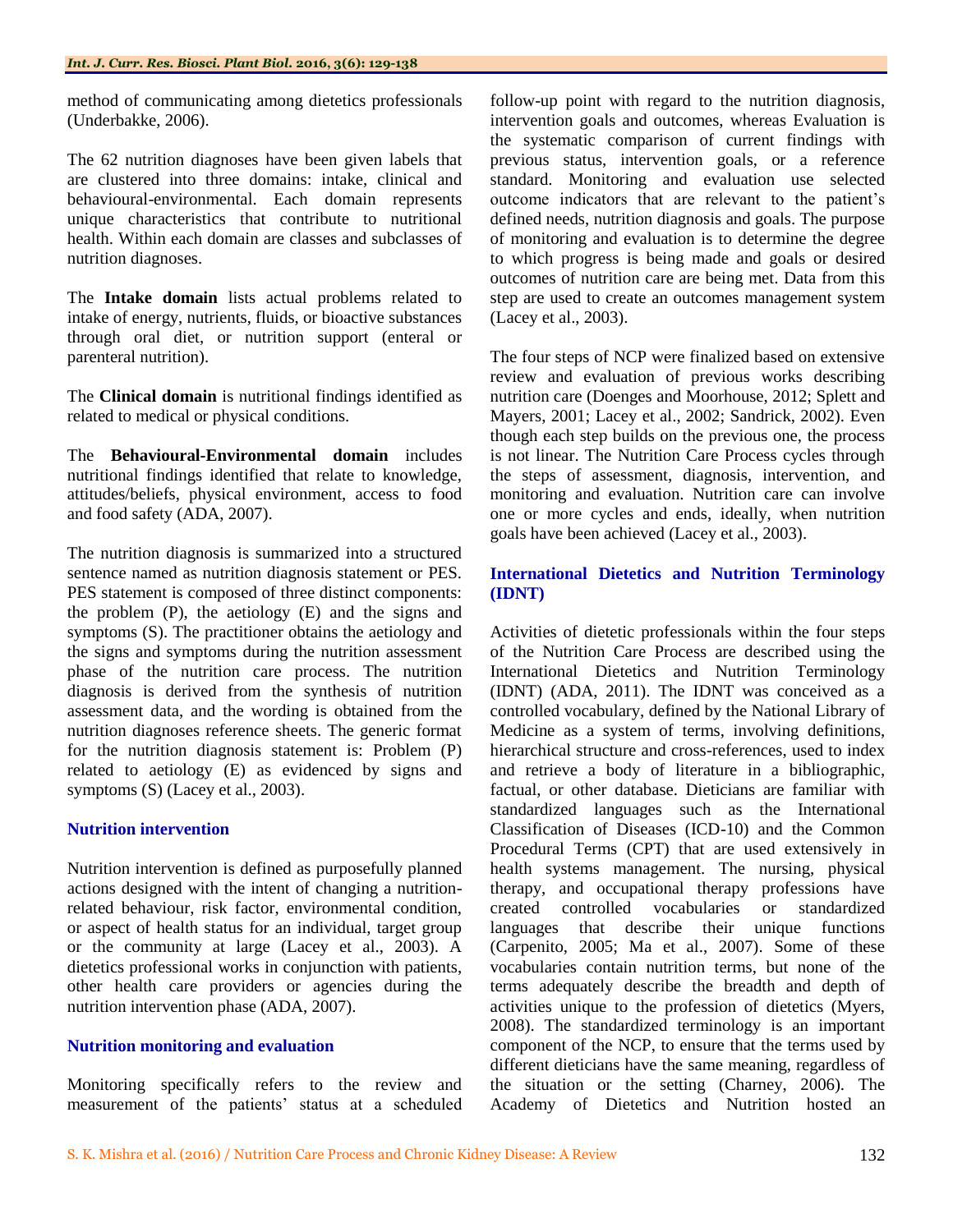international conference in 2010 with representatives from dietetics associations from seven countries to promote the usage of IDNT (Atkins et al., 2010; Ibrahim, 2010). Since then, many national dietetic associations have adopted the use of IDNT (Charney, 2006) and in 2011 the International Confederation of Dietetics Associations, ICDA, officially stated their support of the use of the NCP and related IDNT by dieticians all over the world.

### **The electronic Nutrition Care Process Terminology (eNCPT)**

The Academy of Dietetics and Nutrition published the 2014 edition of the International Dietetics and Nutrition Terminology (IDNT) Reference Manual called as eNCPT. The online IDNT has been re-launched as the eNCPT. The electronic Nutrition Care Process Terminology features updated terminology, an improved web platform with easier manoeuvrability, language tabs for international translations, and for electronic health recording (EHR) builders, the 2014 NCPT spreadsheet of terms and abbreviations.

A standardized language aids in enhancing communication within and between health care disciplines. Standardized language terminology, particularly diagnostic codes, are essential in health care for communicating treatment plans and evidence-based practice (Myers, 2008; O'malley et al., 2005). Integration of the NCPM and IDNT into computerized medical record systems is beneficial for tracking and monitoring data sets measuring health outcomes as a result of nutrition care (Myers, 2008).

#### **Chronic Kidney Disease (CKD) and nutrition**

CKD is an emerging chronic disease globally (Ruggenenti et al., 2001). One reason is the rapidly increasing worldwide incidence of diabetes (Wild et al., 2004) and hypertension (Anand, 2000; Gupta, 2004). In the USA, data on epidemiology of CKD are made available through National Health and Nutrition Examination Survey (NHANES) and periodically updated. The NHANES is a cross-sectional survey sampled to be representative of the overall US population (Coresh et al., 2007). The available estimate of a CKD prevalence of 13 % in the spans 1988–2004, includes 28,721 individuals over 20 years of age, and defines CKD as persistent albuminuria >30 mg/g and/or estimated glomerular filtration rate (eGFR) below 60  $ml/min/1.73$  m<sup>2</sup> by the Modification Diet in Renal Disease (MDRD) formula. With increasing life expectancy and prevalence of life style diseases, US has seen a 30% increase in prevalence of chronic kidney disease (CKD) in the last decade (Coresh et al., 2007). Another population-based, nationally representative survey from Taiwan detected 7 % prevalence for individuals with eGFR below 60 ml/min/ $1.73$  m<sup>2</sup> (Hsu et al., 2006). Studies from the UK (Stevens et al., 2007), Japan (Imai et al., 2007) and Australia (Chadban et al., 2003) confirm similar or higher prevalence.

Earlier it is considered to be a health problem only in developed countries, 4 out of 5 chronic disease deaths now occur in low- and middle-income countries (WHO, 2012). As per limited data available from India on prevalence of CKD in India, given its population >1 billion, the rising incidence of CKD is likely to pose major problems for both healthcare and the economy in future years. Indeed, it has been recently estimated that the age-adjusted incidence rate of ESRD in India to be 229 per million population (pmp) (Modi and Jha, 2006) and >100,000 new patients enter renal replacement programs annually in India (Kher, 2002). In a recently published Screening and Early Evaluation of Kidney Disease study (Singh et al., 2013), where the mean age of the population was  $45.22 \pm 15.2$  years, the prevalence of CKD was found as 17.2% with stage 1, 2,3, 4, 5 as 7%, 4.3%, 4.3%, 0.8% and 0.8% respectively. 43.1% of their cohort had hypertension, and 18.8% had diabetes.

Malnutrition is an important feature of CKD. Various epidemiological studies have reported between 30 and 50% of patients with signs of malnutrition (Chauveau et al., 2001; Pifer et al., 2002; Kobayashi et al., 2010). Malnutrition is seen in patients on haemodialysis (Hakim and Levin, 1993) as well as in those on peritoneal dialysis (Fein et al., 2003). Many studies have shown that malnutrition is associated with increased mortality (Marcen et al., 1997). Malnutrition also negatively impacts on patients' outcome by accelerating atherosclerosis and by increasing susceptibility to infections (Yilmaz et al., 2007; Akdag et al., 2008; Zyga et al., 2011). Epidemiological studies repeatedly and consistently have shown a strong association between clinical outcome and measures of malnutrition (Fung et al., 2002; Kalantar et al., 2003).

In CKD, nutrition and diet play an important role both in prevention of disease progression and in symptom management (Ash et al., 2014). Since patients with CKD present an increased catabolic and inflammatory state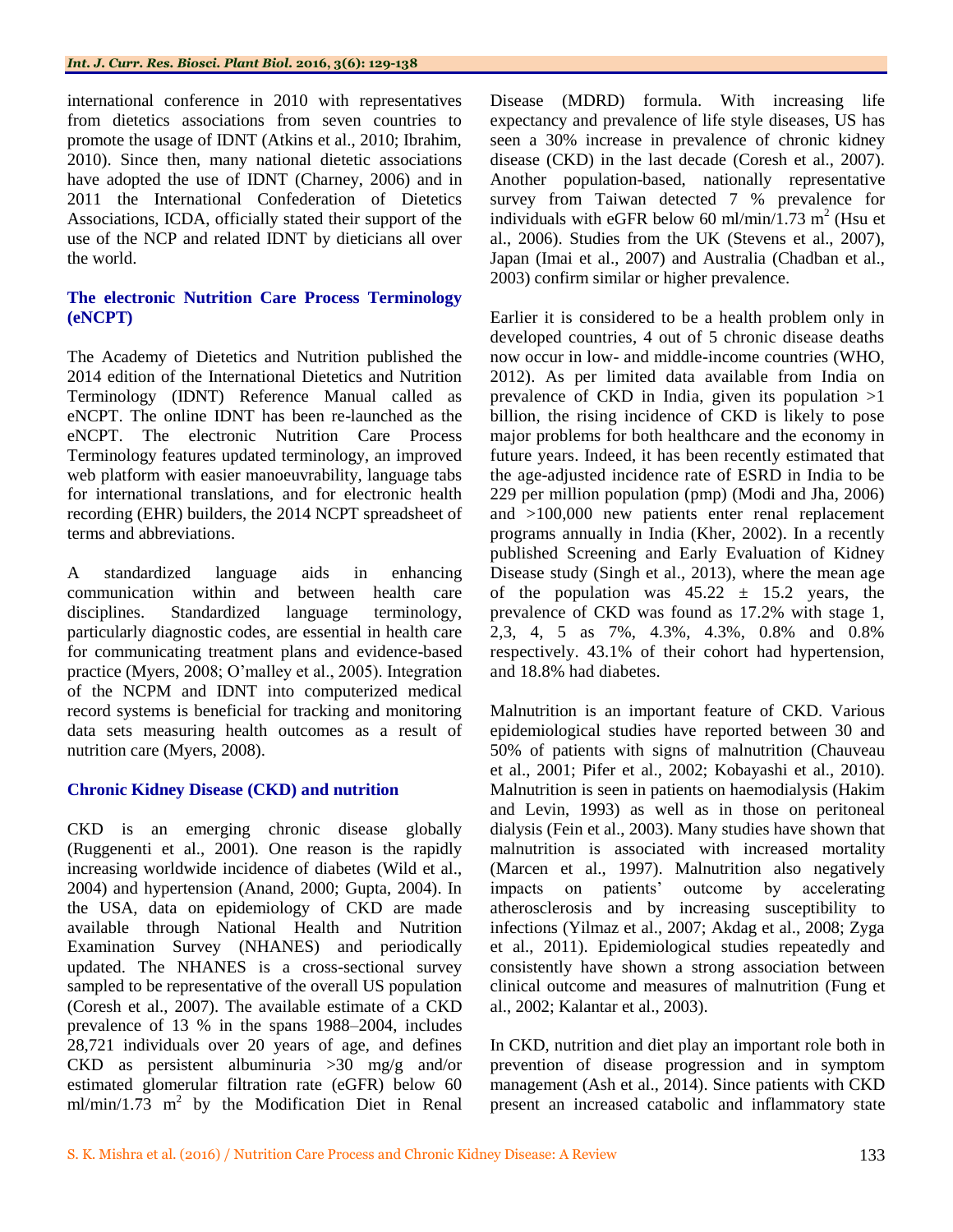with loss of proteins from muscles and other tissues, presenting a high risk of developing malnutrition and atherosclerosis and a high risk for CV morbidity and mortality from the early stages of the disease. In this light, a tailored nutritional intervention could represent a reliable strategy to reduce these risks (Caglar et al., 2002; Ikizler, 2004; Ikizler et al., 2013). The main pathophysiological rationale for nutritional intervention in CKD is to prevent the onset and to reduce the worsening of metabolic derangements and to possible modify the cardio-renal risk factors associated with CKD (Goraya and Wesson, 2012).

Several studies have shown that regular pre-dialysis attendance helps to provide the patient with proper education and thereby achieve better QOL (Quality of Life) (White et al., 2002). These findings were supported by the study conducted by Lii et al. (2007) who concluded that patients receiving psychosocial intervention showed reduced depression and better QOL compared with the control group. The implementation of a systematic approach to patient care, in line with nutrition management guideline recommendations, was associated with an improvement in nutritional status and dietary intake in this cohort of maintenance haemodialysis patients, without the need for increased resources or dietician time (Campbell et al., 2009). Quality of life is related to nutritional status in predialysis patients. Providing individualised nutritional counselling improves many components of quality of life, compared with standard nutrition care, in the stage prior to dialysis treatment (Campbell et al., 2008).

#### **Implementation of NCP**

Implementing NCP provides a framework to improves outcomes by (a) enhancing the health of individuals and groups; (b) potentially reducing health care costs by decreasing the need for medications, clinic and hospital visits; and (c) serving as the basis for research, documenting the impact of nutrition care provided by dietetics professionals (Bisognamo, 2000; Smith, 2003).

The NCP is designed to incorporate a scientific base that moves food and nutrition professionals to a higher level of evidence based practice. Using NCP has many advantages like (i) it provide professionals consistent and systematic structure and method to think critically and make decisions (Lacey et al., 2003) ; (ii) it assists professionals to scientifically and holistically manage nutrition care to meet their health and nutrition goals; (iii) it improves health outcomes by the dietetic

professionals as the preferred providers of nutrition services (Myers, 2008); and (iv) when used consistently, it helps professionals to move beyond experience-based practice to reach a higher level of evidence based practice (Splett, 2000). (v) The Nutrition Care Process will be invaluable as research is completed to evaluate the services provided by dietetics professionals (Manore and Mayers, 2003).

## **Application of NCP in CKD**

The NCP is designed to be used for individual patients as well as groups and populations. The specific goal of the subsequent NCP steps in patients with CKD stages 3 to 4/G3 to G4 is to reduce metabolic by products from dietary intake to stop or slow progression to kidney failure. The overall goal is to match dietary intake with existing kidney function or renal replacement therapy while preventing nutrition deficiencies (Brommage et al., 2009; Memmer, 2013). The four-step approach of NCP and the standardized language can be applied in CKD in the following ways:-

#### **(i) Nutrition assessment**

The nutrition assessment stage of the NCP in CKD is similar to the core standards of practice parameters (Beto et al., 2014). The patient needs to be evaluated for basic knowledge, health literacy, motivation factors, and barriers to change. The dietician collects general information on food intake, food preferences, and compliance levels. Establishing a baseline nutrition assessment as defined in the NCP is important when monitoring patients over time (Brommage et al., 2009; Holli, 2012). Basic dietary intake information can be obtained by a variety of methods, such as diet recalls or food records (Brommage et al., 2009; Holli, 2012). A more interactive and creative assessment method is to ask the patient to create a lifestyle timeline by taking a photographic cell phone picture each time a snack, meal, or food item is ingested for 1 day before the next scheduled visit (Beto et al., 2014). The visual interactive teaching format often provides important data and promotes general conversation. This strategy might also provide a more accurate objective estimation of intake, particularly when using computerized diet analysis to evaluate intake for protein sources and renal-specific nutrients (i.e., sodium, potassium, and phosphorus) (Beto et al., 2014).

For information regarding physical examination and laboratory findings a dietician should use the data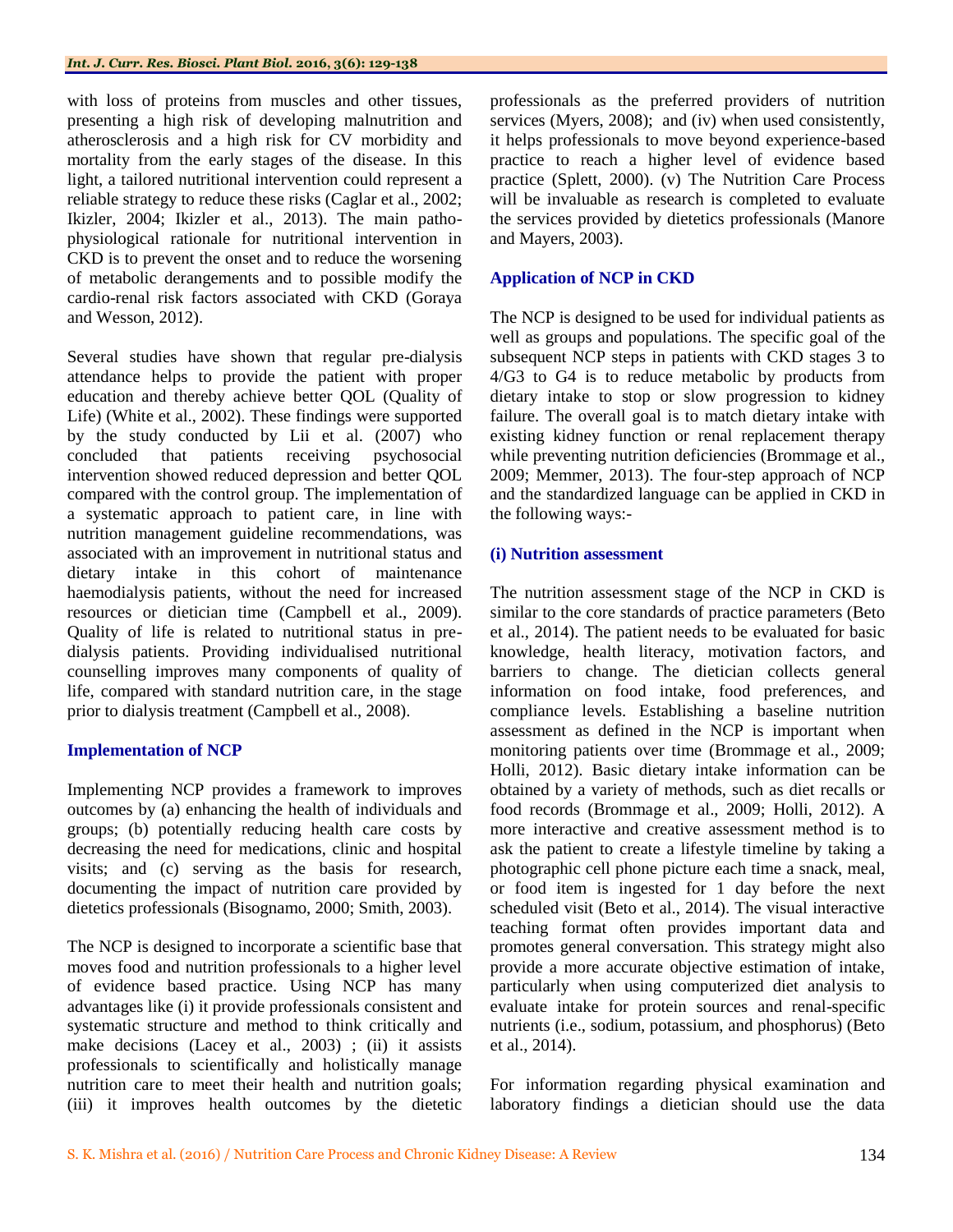provided in the medical record to aid in initial physical assessment. A measured height and body weight, rather than self-reported, should be performed to ensure accuracy. A dietician is not expected to perform an advanced nutrition-focused physical examination, but could use subjective global assessment (Brommage et al., 2009). Key changes in laboratory values should be noted for serum albumin, haemoglobin, creatinine, and blood urea nitrogen. Glycaemic and blood pressure control should be individualized and monitored per recommended guidelines for non-CKD patients. Appropriate NCP nutrition assessment information should be documented and shared with the interdisciplinary team (Brommage et al., 2009).

### **(ii) Nutrition diagnosis**

Nutrition diagnoses are formulated using criticalthinking and problem-solving skills applied to NCP assessment data. For example, a nutrition diagnosis term (NI-5.7.2) of excessive protein intake could be linked to the objective findings of an elevated serum creatinine or blood urea nitrogen serum level. Selected common diagnoses might include excessive or inadequate dietary intake (e.g., protein, sodium, potassium, phosphorus), body composition changes (e.g., weight loss, muscle mass change), or behavioural /compliance status (e.g. knowledge deficit, motivation, or lifestyle issues) (Holli, 2012). One or more focused PES statements will be the result of this stepwise process. The conclusion of the assessment and diagnosis NCP steps will create a nutrition prescription that summarizes the next intervention, monitoring, and evaluation steps (Brommage et al., 2009).

## **(iii) Nutrition intervention**

Nutrition interventions are tailored to eliminate, improve, or decrease the nutrition diagnosis. For example, a nutrition diagnosis term of excessive protein intake accompanied by an elevated serum creatinine or blood urea nitrogen level could potentially be addressed with an intervention of an education session linking protein intake to kidney function (NE-E-1.4) (Beto et al., 2014). An intervention typically involves an action or an active change expectation. Some selected nutrition interventions in CKD might include education (e.g., patient-adapted learning materials) or initiation of an intervention (e.g. calorie count, change in timing of meals or medications, ordering a dietary supplement or change in diet prescription) (Brommage et al., 2009; Holli, 2012).

#### **(iv) Monitoring and evaluation**

Patients with CKD stages 3 to 4/G3 to G4 require progressive cycles of monitoring and evaluation activities due to the chronic nature and progressive risk of kidney injury. As with any education strategy to enact change, dieticians need to use a multitude of tools and techniques tailored to the patient's needs and skill level (Beto et al., 2014). When multiple nutrition diagnoses are present, the dietician needs to work with the patient to prioritize them to achieve meaningful sustained results rather than intermittent success (Memmer, 2013; Holli, 2012). The dietician is in a unique position to be a key member of the interdisciplinary team for planning and monitoring. Communication among team members is essential to deliver coordinated care (Brommage et al., 2009). Understanding the role of each component in the nutrition prescription will help connect rationale with application. The priority of each component often changes in conjunction with variables of treatment, medical complications, co morbid conditions, medications, and social/behaviour issues (Beto et al., 2014).

## **Conclusion**

The NCPM provides a consistent structure and framework for food and nutrition professionals to use when delivering nutrition care. The Nutrition Care Process consists of four distinct, but interrelated and connected steps. Even though each step builds on the previous one, the process is not linear. The Nutrition Care Process cycles through the steps of assessment, diagnosis, intervention, and monitoring and evaluation. Nutrition care can involve one or more cycles and ends, ideally, when nutrition goals have been achieved. Activities of registered dieticians within the four steps of the Nutrition Care Process are described using the International Dietetics and Nutrition Terminology (IDNT) which is an important aspect of NCP. The online IDNT was launched in 2014 as the eNCPT with updated terminology and improved web platform. Integration of the NCPM and IDNT into computerized medical record systems is beneficial for tracking and monitoring data sets measuring health outcomes as a result of nutrition care. Malnutrition is an important feature of CKD and hence proper nutrition is essential to reduce morbidity and mortality among CKD patients. Implementing Nutrition Care Process provides a framework for demonstrating that nutrition care improves outcomes. Implementation of the NCP helps to generate comparative data and information relating to the impact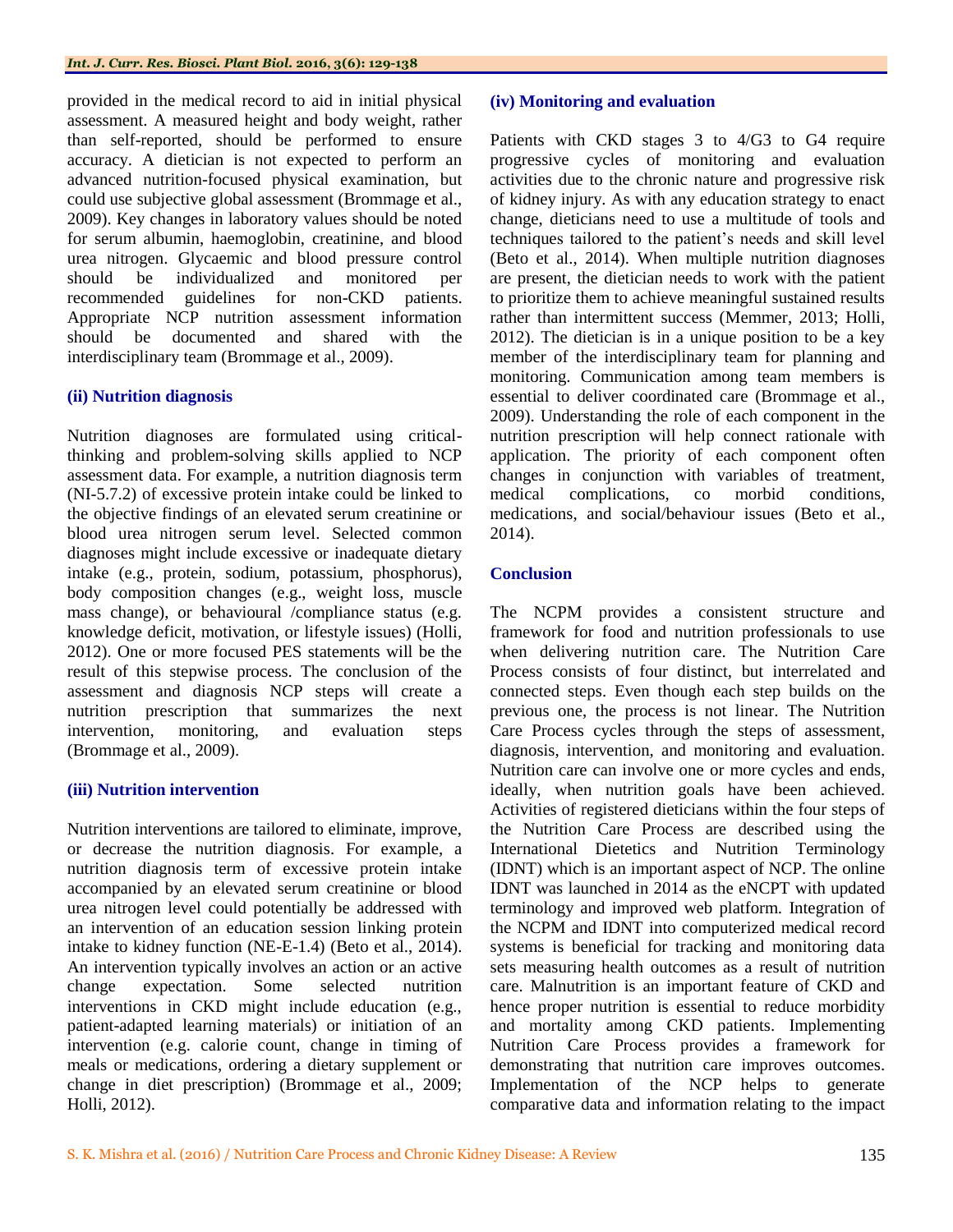of nutrition interventions to resolve nutrition problems. The implementation of a systematic approach to patient care, in line with nutrition care process may improve dietary intake and nutritional status in CKD patients, without the need for increased resources or dietician time. Providing individualised nutritional counselling may improve many components of quality of life, compared with standard nutrition care.

#### **Conflict of interest statement**

Authors declare that they have no conflict of interest.

#### **References**

- ADA, 2007. Nutrition Diagnosis and Intervention: Standardized Language for the Nutrition Care Process. American Dietetic Association, 2007.
- ADA, 2011. International Dietetics and Nutrition Terminology (IDNT) Reference Manual: Standardized Language for the Nutrition Care Process. American Dietetic Association, 2011.
- Akdag, I., Yilmaz, Y., Kahvecioglu, S., Bolca, N., Ercan, I., Ersoy, A., Gullulu, M., 2008. Clinical value of the malnutrition-inflammation-atherosclerosis syndrome for long-term prediction of cardiovascular mortality in patients with end-stage renal disease: a 5-year prospective study. Nephron Clin. Pract. 108(2), c99-c105.
- Anand, M. P., 2000. Prevalence of hypertension amongst Mumbai executives. J. Assoc. Physicians India. 48(12), 1200-1201.
- Ash, S., Campbell, K.L., Bogard, J., Millichamp, A., 2014. Nutrition prescription to achieve positive outcomes in chronic kidney disease: A systematic review. Nutrients. 6(1), 416-451.
- Atkins, M., Basualdo-Hammond, C., Hotson, B., 2009. Canadian perspectives on the nutrition care process and international dietetics and nutrition terminology Can. J. Diet. Pract. Res. 71(2), e18-20.
- Beto, J.A., Ramirez, W.E., Bansal, V.K., 2014. Medical nutrition therapy in adults with chronic kidney disease: Integrating evidence and consensus into practice for the generalist registered dietitian nutritionist. J. Acad. Nutr. Diet. 114(7), 1077-1087.
- Bisognano, M., 2000. New skills needed in medical leadership. Quality Progress. 33(6), 32.
- Brommage, D., Karalis, M., Martin, C., McCarthy, M., Benner, D., Goeddeke-Merickel, C.M., Wiesen, K., Byham-Gray, L., House, J.L., Pavlinac, J., McCann, L., 2009. American Dietetic Association and the National Kidney Foundation standards of practice and standards of professional performance for registered dietitians (generalist, specialty, and advanced) in nephrology care. J. Renal Nutr. 19(5), 345-356.
- Caglar, K., Hakim, R.M., Ikizler, T.A., 2002. Approaches to the reversal of malnutrition, inflammation, and

atherosclerosis in end-stage renal disease. Nutr. Rev. 60(11), 378-387.

- Campbell, K. L., Ash, S., Bauer, J. D., 2008. The impact of nutrition intervention on quality of life in pre-dialysis chronic kidney disease patients. Clin. Nutr. 27(4), 537- 544.
- Campbell, K. L., Ash, S., Zabel, R., McFarlane, C., Juffs, P., Bauer, J. D., 2009. Implementation of standardized nutrition guidelines by renal dietitians is associated with improved nutrition status. J. Renal Nutr. 19(2), 136-144.
- Carpenito Moyet, L.J. (Ed.), 2006. Nursing Diagnosis: Application to Clinical Practice. Lippincott Williams & Wilkins.
- Chadban, S. J., Briganti, E. M., Kerr, P. G., Dunstan, D. W., Welborn, T. A., Zimmet, P. Z., Atkins, R. C., 2003. Prevalence of kidney damage in Australian adults: The AusDiab kidney study. J. Am. Soc. Nephrol. 14(Suppl 2), S131-S138.
- Charney, P., 2006. The nutrition care process and standardized language of dietetics: implications for the nutrition support dietitian. Support Line. 28(2), 16.
- Chauveau, P., Combe, C., Laville, M., Fouque, D., Azar, R., Cano, N., Canaud, B., Roth, H., Leverve, X., Aparicio, M., French Study Group for Nutrition in Dialysis, 2001. Factors influencing survival in hemodialysis patients aged older than 75 years: 2.5-year outcome study. Am. J. Kidney Dis. 37(5), 997-1003.
- Coresh, J., Selvin, E., Stevens, L.A., Manzi, J., Kusek, J.W., Eggers, P., Van Lente, F., Levey, A.S., 2007. Prevalence of chronic kidney disease in the United States. JAMA, 298(17), 2038-2047.
- Doenges, M. E., Moorhouse, M. F., 2012. Application of Nursing Process and Nursing Diagnosis: An Interactive Text for Diagnostic Reasoning. F. A. Davis Company, PA.
- Donaldson, N. E., Rutledge, D. N., Ashley, J., 2004. Outcomes of adoption: measuring evidence uptake by individuals and organizations. Worldviews Evid. Based Nurs. 1 (Suppl. 1), S41-S52.
- Eck, L. H., Slawson, D. L., Williams, R., Smith, K., Harmon-Clayton, K., Oliver, D., 1998. A model for making outcomes research standard practice in clinical dietetics. J. Am. Diet. Assoc. 98(4), 451-457.
- Fein PA, Mittman N, Gadh R, 2003. Malnutrition and inflammation in peritoneal dialysis patients. Kidney Int; 64:S87 91.
- Fouque, D., Kalantar-Zadeh, K., Kopple, J., Cano, N., Chauveau, P., Cuppari, L., Franch, H., Guarnieri, G., Ikizler, T.A., Kaysen, G. and Lindholm, B., 2008. A proposed nomenclature and diagnostic criteria for protein– energy wasting in acute and chronic kidney disease. Kidney international, 73(4), pp.391-398.
- Fung, F., Sherrard, D.J., Gillen, D.L., Wong, C., Kestenbaum, B., Seliger, S., Ball, A. and Stehman-Breen, C., 2002. Increased risk for cardiovascular mortality among malnourished end-stage renal disease patients. American journal of kidney diseases, 40(2), pp.307-314.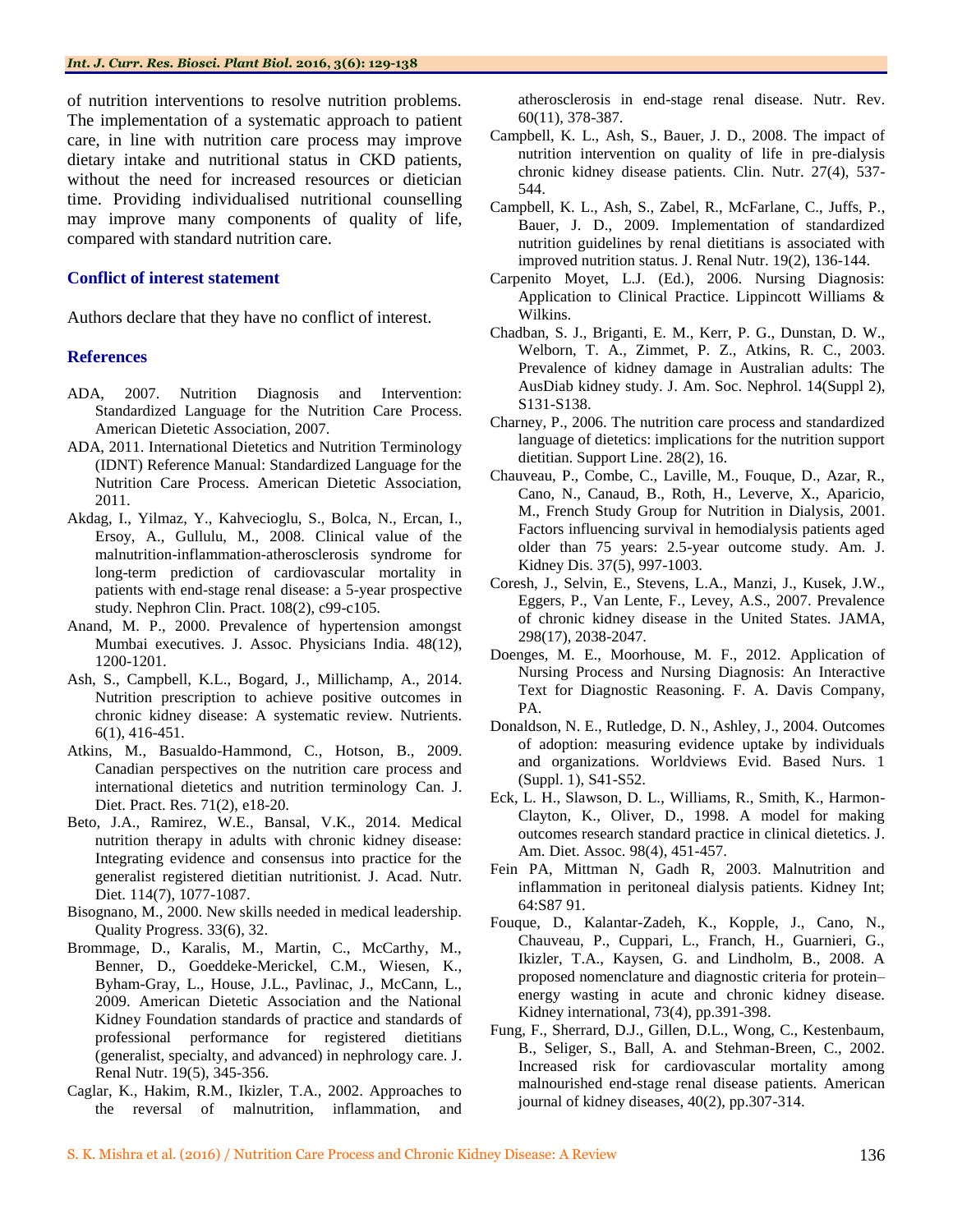- Gates, G., 2003. Ethics opinion: Dietetics professionals are ethically obligated to maintain personal competence in practice. Journal of the Academy of Nutrition and Dietetics, 103(5), p.633.
- Goraya, N. and Wesson, D.E., 2012. Dietary management of chronic kidney disease: protein restriction and beyond. Current opinion in nephrology and hypertension, 21(6), pp.635-640.
- Gupta, R., 2004. Trends in hypertension epidemiology in India. Journal of human hypertension, 18(2), pp.73-78.
- Hakim, R.M. and Levin, N., 1993. Malnutrition in hemodialysis patients. American journal of kidney diseases, 21(2), pp.125-137.
- Holli, B., 2012. Nutrition Counseling and Education Skills for Dietetics Professionals. Lippincott Williams & Wilkins.
- Houston, T.P., Elster, A.B., Davis, R.M. and Deitchman, S.D., 1998. The US Preventive Services Task Force Guide to Clinical Preventive Services, AMA Council on Scientific Affairs. American journal of preventive medicine, 14(4), pp.374-376.
- Hsu, C.C., Hwang, S.J., Wen, C.P., Chang, H.Y., Chen, T., Shiu, R.S., Horng, S.S., Chang, Y.K. and Yang, W.C., 2006. High prevalence and low awareness of CKD in Taiwan: a study on the relationship between serum creatinine and awareness from a nationally representative survey. American journal of kidney diseases, 48(5), pp.727-738.
- Ibrahim, Z., 2010. Standardised nutrition diagnosis terminology: implications for dietetics practice NOVA. The University of Newcastle's Digital Repository.
- Ikizler, T.A., 2004. Role of nutrition for cardiovascular risk reduction in chronic kidney disease patients. Advances in chronic kidney disease, 11(2), pp.162-171.
- Ikizler, T.A., Cano, N.J., Franch, H., Fouque, D., Himmelfarb, J., Kalantar-Zadeh, K., Kuhlmann, M.K., Stenvinkel, P., TerWee, P., Teta, D. and Wang, A.Y.M., 2013. Prevention and treatment of protein energy wasting in chronic kidney disease patients: a consensus statement by the International Society of Renal Nutrition and Metabolism. Kidney international, 84(6), pp.1096-1107.
- Imai E, Horio M, Watanabe T, Iseki K, Yamagata K, Hara S, Ura N, Kiyohara Y, Moriyama T, Ando Y, Fujimoto S, Konta T, Yokoyama H, Makino H, Hishida A, Matsuo S. 2007. Prevalence of chronic kidney disease (CKD) in the Japanese general population predicted by the MDRD equation modified by a Japanese coefficient. Clin Exp Nephrol, 11(2):156–63.
- Kalantar-Zadeh, K., Supasyndh, O., Lehn, R.S., McAllister, C.J. and Kopple, J.D., 2003. Normalized protein nitrogen appearance is correlated with hospitalization and mortality in hemodialysis patients with Kt/V greater than 1.20. Journal of renal nutrition, 13(1), pp.15-25.
- Kher, V., 2002. End-stage renal disease in developing countries. Kidney international, 62(1), pp.350-362.
- Kobayashi, I., Ishimura, E., Kato, Y., Okuno, S., Yamamoto, T., Yamakawa, T., Mori, K., Inaba, M. and Nishizawa, Y., 2010. Geriatric Nutritional Risk Index, a simplified

nutritional screening index, is a significant predictor of mortality in chronic dialysis patients. Nephrology Dialysis Transplantation, p.gfq211.

- Kopple, J.D., 1994. Effect of nutrition on morbidity and mortality in maintenance dialysis patients. American journal of kidney diseases, 24(6), pp.1002-1009.
- Kopple, J.D., Berg, R., Houser, H., Steinman, T.I. and Teschan, P., 1989. Nutritional status of patients with different levels of chronic renal insufficiency. Kidney International Supplement, (27).
- Kopple, J.D., Greene, T., Chumlea, W.C., Hollinger, D., Maroni, B.J., Merrill, D., Scherch, L.K., Schulman, G., Wang, S.R., Zimmer, G.S. and Modification of Diet in Renal Disease Study Group, 2000. Relationship between nutritional status and the glomerular filtration rate: results from the MDRD study. Kidney international, 57(4), pp.1688-1703.
- Lacey, K. and Cross, N., 2002. A problem-based nutrition care model that is diagnostic driven and allows for monitoring and managing outcomes. Journal of the American Dietetic Association, 102(4), pp.578-589.
- Lacey, K. and Pritchett, E., 2003. Nutrition care process and model: ADA adopts road map to quality care and outcomes management. Journal of the American Dietetic Association, 103(8), pp.1061-1072.
- Lii, Y.C., Tsay, S.L. and Wang, T.J., 2007. Group intervention to improve quality of life in haemodialysis patients. Journal of clinical nursing, 16(11c), pp.268-275.
- Ma, E.P.M., Worrall, L. and Threats, T.T., 2007. The international classification of functioning, disability and health (ICF) in clinical practice. In Seminars in speech and language (Vol. 28, No. 4, pp. 241-243). Thieme.
- Manore, M.M. and Myers, E.F., 2003. Research and the dietetics profession: Making a bigger impact. Journal of the Academy of Nutrition and Dietetics, 103(1), p.108.
- Marcén, R., Teruel, J.L., de la Cal, M.A. and Gàmez, C., 1997. The impact of malnutrition in morbidity and mortality in stable haemodialysis patients. Spanish Cooperative Study of Nutrition in Hemodialysis. Nephrology Dialysis Transplantation, 12(11), pp.2324-2331.
- Memmer, D., 2013. Implementation and practical application of the nutrition care process in the dialysis unit. Journal of Renal Nutrition, 23(1), pp.65-73.
- Modi, G.K. and Jha, V., 2006. The incidence of end-stage renal disease in India: a population-based study. Kidney international, 70(12), pp.2131-2133.
- Myers E. 2008. Nutrition Care Process and Model Part I. The 2008 Update. Journal of the American Dietetic Association, 108:1113-1117.
- Myers, F., 2008. Nutrition Care Process Part II: Using the International Dietetics and Nutrition terminology to document the nutrition care process. Journal of the American Dietetic Association, 108(8).
- O'malley, K.J., Cook, K.F., Price, M.D., Wildes, K.R., Hurdle, J.F. and Ashton, C.M., 2005. Measuring diagnoses: ICD code accuracy. Health services research, 40(5p2), pp.1620-1639.